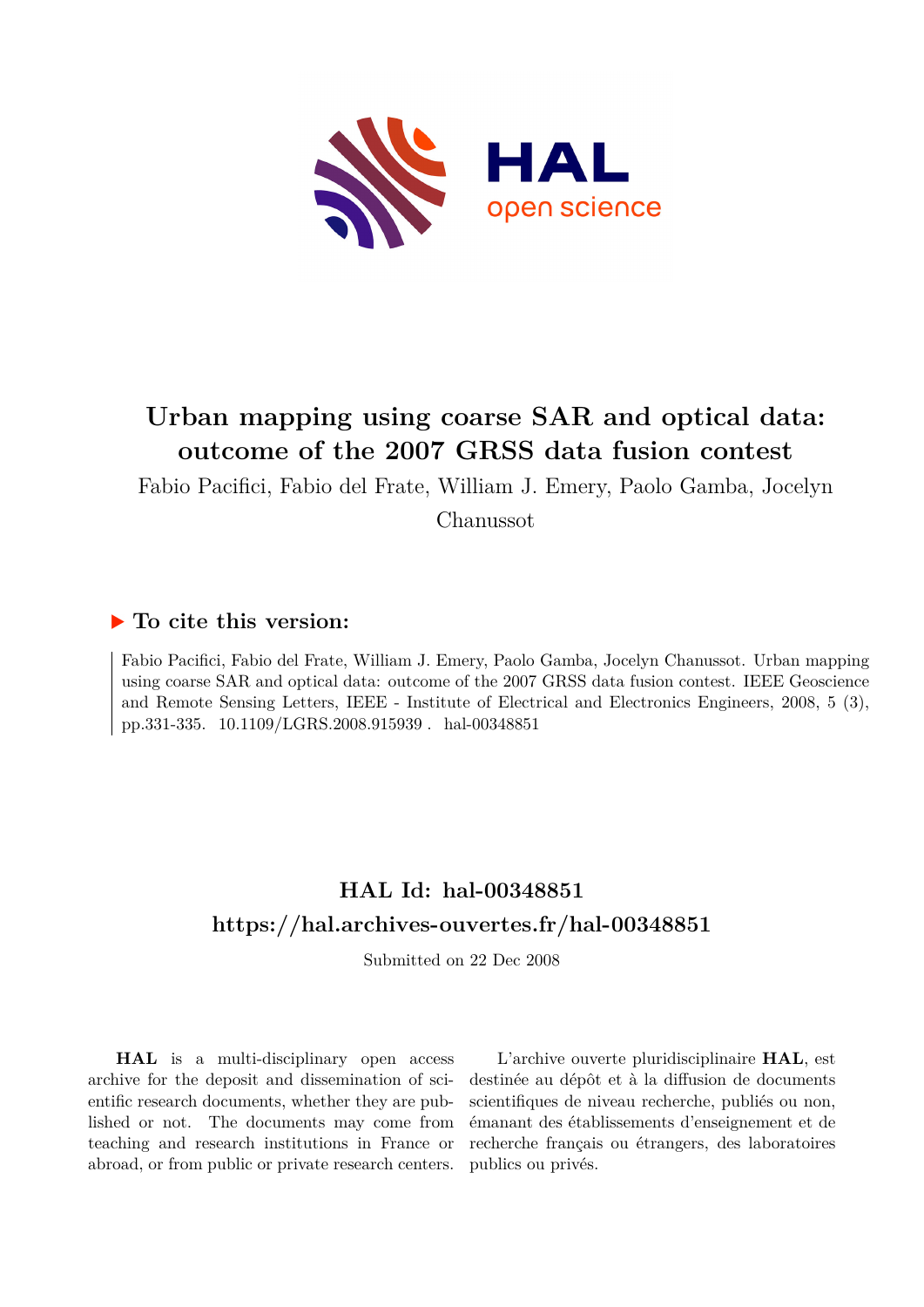# Urban Mapping Using Coarse SAR and Optical Data: Outcome of the 2007 GRSS Data Fusion Contest

Fabio Pacifici, *Student Member, IEEE*, Fabio Del Frate, *Member, IEEE*, William J. Emery, *Fellow, IEEE*, Paolo Gamba, *Senior Member, IEEE*, and Jocelyn Chanussot, *Senior Member, IEEE*

*Abstract***—The 2007 Data Fusion Contest that was organized by the IEEE Geoscience and Remote Sensing Data Fusion Technical Committee was dealing with the extraction of a land use/land cover maps in and around an urban area, exploiting multitemporal and multisource coarse-resolution data sets. In particular, synthetic aperture radar and optical data from satellite sensors were considered. Excellent indicators for mapping accuracy were obtained by the top teams. The best algorithm is based on a neural classification enhanced by preprocessing and postprocessing steps.**

*Index Terms***—Data fusion, European Remote Sensing satellite (ERS), image classification, Landsat, neural networks (NNs), urban remote sensing.**

#### I. INTRODUCTION

IN THE past two decades, monitoring urban centers and their<br>peripheries at a regional scale has become an increasingly relevant topic for public institutions to keep track of the loss of agricultural land and natural vegetation due to urban development. In recent years, significant attention has focused on multisensor data fusion for remote sensing applications and, more specifically, for land cover mapping. Data fusion techniques combine information from multiple sources, providing potential advantages over a single sensor in terms of classification accuracy [1].

The characteristics of data acquired by optical and synthetic aperture radar (SAR) sensors greatly differ. Multispectral satellites such as Landsat provide information on the energy scattered and radiated by the Earth's surface in different wavelengths, from the visible to the thermal infrared, providing the ability to discriminate between different land cover classes such as vegetated areas, water surfaces, and urban centers. SAR sensors such as the European Remote Sensing satellites (ERS) 1/2 provide measurements in amplitude and phase related to the interaction of the Earth's surface with microwaves. These acquisitions (C-band) are characterized by high returns from buildings in urban areas and low and very low values from vegetated areas and water surfaces, respectively. Within residential areas, further discrimination is achievable because the low-density

Manuscript received August 23, 2007; revised November 19, 2007.

F. Pacifici and F. Del Frate are with the Department of Computer Science, Systems, and Production, Tor Vergata University, 00133 Rome, Italy (e-mail: f.pacifici@disp.uniroma2.it).

- W. J. Emery is with the Department of Aerospace Engineering Science, University of Colorado at Boulder, Boulder, CO 80309 USA.
- P. Gamba is with the Dipartimento di Elettronica, Università di Pavia, 27100 Pavia, Italy.
- J. Chanussot is with the GIPSA-Lab, Grenoble Institute of Technology, 38000 Grenoble, France.

Color versions of one or more of the figures in this paper are available online at http://ieeexplore.ieee.org.

Digital Object Identifier 10.1109/LGRS.2008.915939

TABLE I DATA FUSION CONTEST DATA SET

| <b>Sensor</b> | <b>Acquisition date</b> | <b>Image ID</b> | Mean   | St. Dev. |
|---------------|-------------------------|-----------------|--------|----------|
| ERS-1         | August 13, 1992         | SAR Date 1      | 1247.8 | 750.6    |
| ERS-1         | October 22, 1992        | SAR Date 2      | 1475.7 | 740.1    |
| ERS-1         | June 24, 1993           | SAR Date 3      | 1337.4 | 774.4    |
| ERS-1         | November 11, 1993       | SAR Date 4      | 1457.5 | 727.0    |
| ERS-1         | October 3, 1994         | SAR Date 5      | 1480.0 | 720.0    |
| ERS-1         | November 9, 1994        | SAR Date 6      | 1500.1 | 807.5    |
| ERS-1         | July 22, 1995           | SAR Date 7      | 100.2  | 80.9     |
| $ERS-2$       | July 23, 1995           | SAR Date 8      | 115.5  | 92.9     |
| ERS-2         | August 27, 1995         | SAR Date 9      | 118.1  | 90.9     |
| Landsat-5     | April 7, 1994           | Landsat Date 1  |        |          |
| Landsat-7     | October 8, 2000         | Landsat Date 2  |        |          |

areas are generally characterized by lower backscattering, given the wide streets and the presence of trees. This means that SAR sensors provide information that may not be obtained from optical sensors, and therefore, data fusion potentially provides improved results in the classification process compared to the conventional single-source classification results [2].

Data fusion may be accomplished at different information levels such as signal, pixel, feature, or decision. A signal-based fusion combines data from different sensors, creating a new input signal with improved characteristics over the original (e.g., a better signal-to-noise ratio). Information from different images can be merged in the pixel-based fusion to improve the performance of the processing tasks. A feature-based fusion combines features extracted from different signals or images, whereas a decision-level fusion consists of merging very dissimilar data at a higher level of abstraction [3].

In the data fusion literature, many alternative methods have been proposed for combining multisensor decisions by weighting the influence of each sensor. A common approach to multisource classification is to concatenate the data in a stacked vector and treat it as a unique set of measurements [4], but statistical classifiers can be difficult to deal with because it is not always possible to formulate reasonable assumptions about the distribution of features. Contextual information from neighboring pixels improves the accuracy of a pixel-based classification. For instance, the reliability of each information source can be estimated for each pixel using spatial features and can be integrated in a fuzzy-logic-based fusion scheme [5]. Markov random fields (MRFs) also provide a powerful methodological framework for modeling spatial and temporal context, allowing the images from different sensors and map data to be merged in a consistent way [6], [7]. Nonparametric approaches such as neural networks (NNs) [8], [9] or support vector machines [10] can be exploited because they do not require any specific probabilistic assumptions for class distribution. Hybrid approaches combining parametric methods and NNs have been proposed by Benediktsson *et al.* [11] by first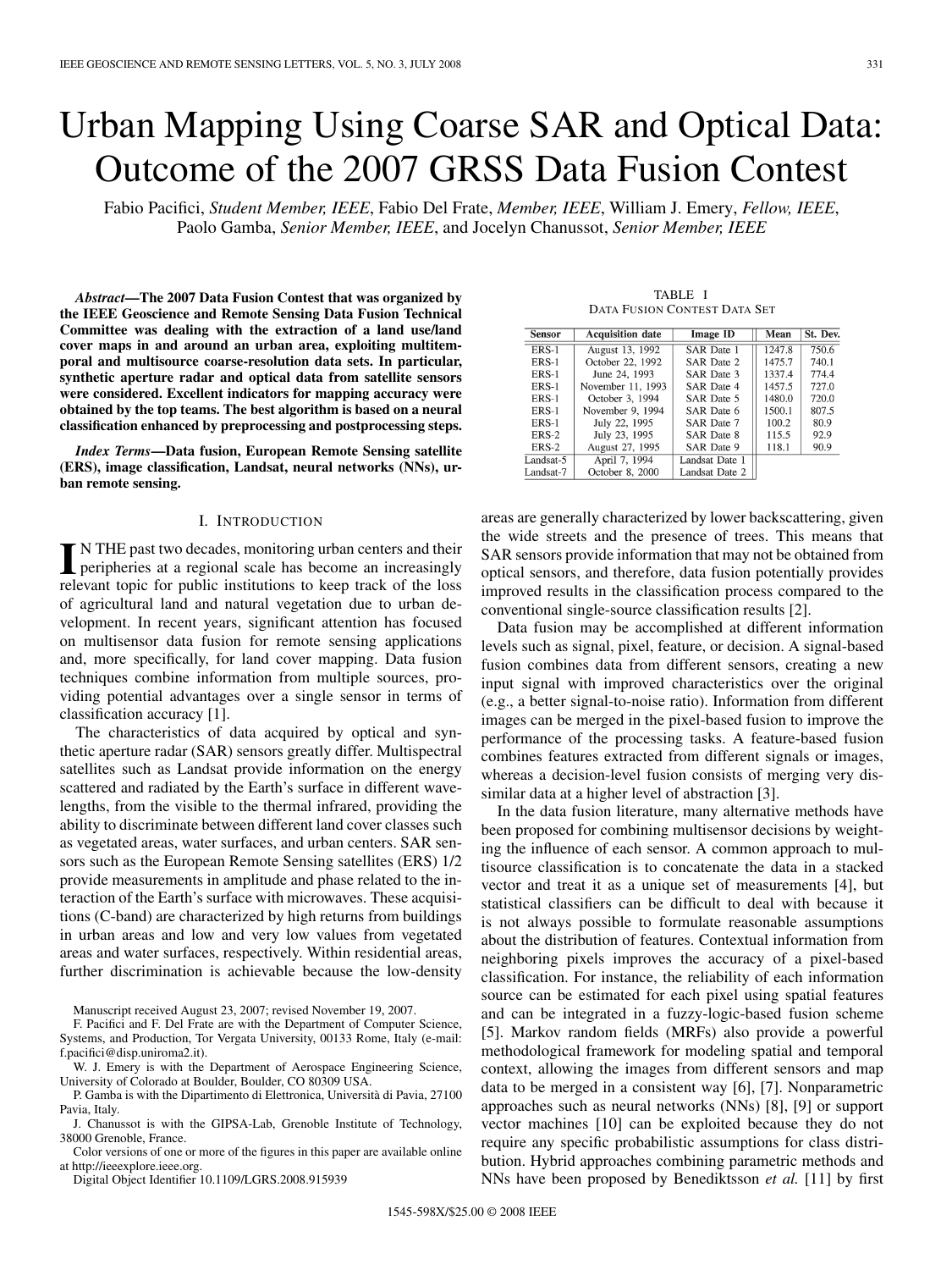

Fig. 1. Classification schemes. (a) All 21 inputs feed the NN. The feature reduction is obtained by applying (b) the PCA only to the SAR imagery and considering the first component of dates  $(1:6)$  and  $(7:9)$ .

separately treating each data source using statistical methods and then using an NN to obtain the consensus decision.

This letter is organized as follows. The 2007 Data Fusion Contest is presented in Section II, whereas Section III introduces the methodology of the winning team, discussing how it was designed. Finally, in Section IV, the classification results are presented and discussed.

#### II. 2007 DATA FUSION CONTEST

The Data Fusion Contest has been organized by the Data Fusion Technical Committee (DFTC) of the Geoscience and Remote Sensing Society (GRSS) of the IEEE and has been annually proposed since 2006. It is a contest open not only to DFTC members, but to everyone. The aim of the Data Fusion Contest is to evaluate existing methodologies at the research or operational level to solve remote sensing problems using data from different sensors. The main aim of this contest is to provide a benchmark to the researchers interested in a class of data fusion problems, starting with a contest and then allowing the data and results to be used as reference for the wider community, inside and outside the DFTC. The first issue of the contest was devoted to pansharpening [12]. In 2007, the contest was related to urban mapping using radar and optical data. A set of satellite radar and optical images (ERS amplitude data and Landsat multispectral data) was made available, and the task was to obtain a classified map as accurate as possible, relative to ground reference data. The reference data depicted land cover and land use classes for the urban area of interest. The final results led to an award for the methodology proposed in this letter, and the award was announced at the 2007 International Geoscience and Remote Sensing Symposium (IGARSS07) held in July 2007 in Barcelona, Spain.

The data set contains different SAR amplitude images, referring to the urban area of Pavia, Northern Italy (45.11 N, 9.09 E), acquired by ERS 1 and ERS 2 sensors during the period between 1992 and 1995 and two Landsat images acquired in 1994 and 2000, respectively, as reported in Table I [13]. The site has been chosen because it is typical of the diversity of urban land covers, uses, and features. Pavia is a small town with a very densely built center, some residential areas, industrial suburbs, and the Ticino river running through it [14].

The data sets and the resulting evaluations were all provided using a web portal specifically designed for the 2007 Data Fusion Contest. The portal allowed anyone to register, read the contest rules, understand the task for the contest, download the data, and upload the results. It also provided immediate feedback on the quality of the uploaded map by computing a few quantitative indices and correspondingly upgrading the *top ten ranking list*. In particular, because a classification map was the final output of the algorithms proposed by the contest's participants, this map was evaluated against ground reference data (unknown to the contestants), and the *kappa index* was used as a ranking value. The top three classification maps of the final list provided a *kappa index* larger than 0.93, an extremely good result, showing the excellence of the teams and the methodologies prompted by the contest task.

The contest attracted considerable attention in the remote sensing research community. More than 70 individuals registered to download the data sets and try their own approach. In the end, nine different teams uploaded more than 100 classification maps, most of them continuously refining their algorithm performance. The best result, awarded with a Certificate of Recognition during the Technical Committees' Dinner at IGARSS07, is presented in Section III.

#### III. WINNING ALGORITHM

The winning algorithm is based on an NN approach. The classification procedure can be divided into three steps: 1) preprocessing; 2) NN classification; and 3) postprocessing.

#### *A. Preprocessing*

Different classification schemes may be developed to achieve the desired classification accuracy. The first step to be considered regards the choice of inputs, which will successively feed the NN. The simplest scheme, shown in Fig. 1(a), feeds an NN with 21 inputs (9 SAR and  $6 + 6$  optical), which requires a long training time. Therefore, the reduction of the input dimensionality is generally desirable. The principal component analysis (PCA) was applied to decrease the number of inputs used to train the NN. The PCA maps image data into a new uncorrelated coordinate system in which the data have greatest variance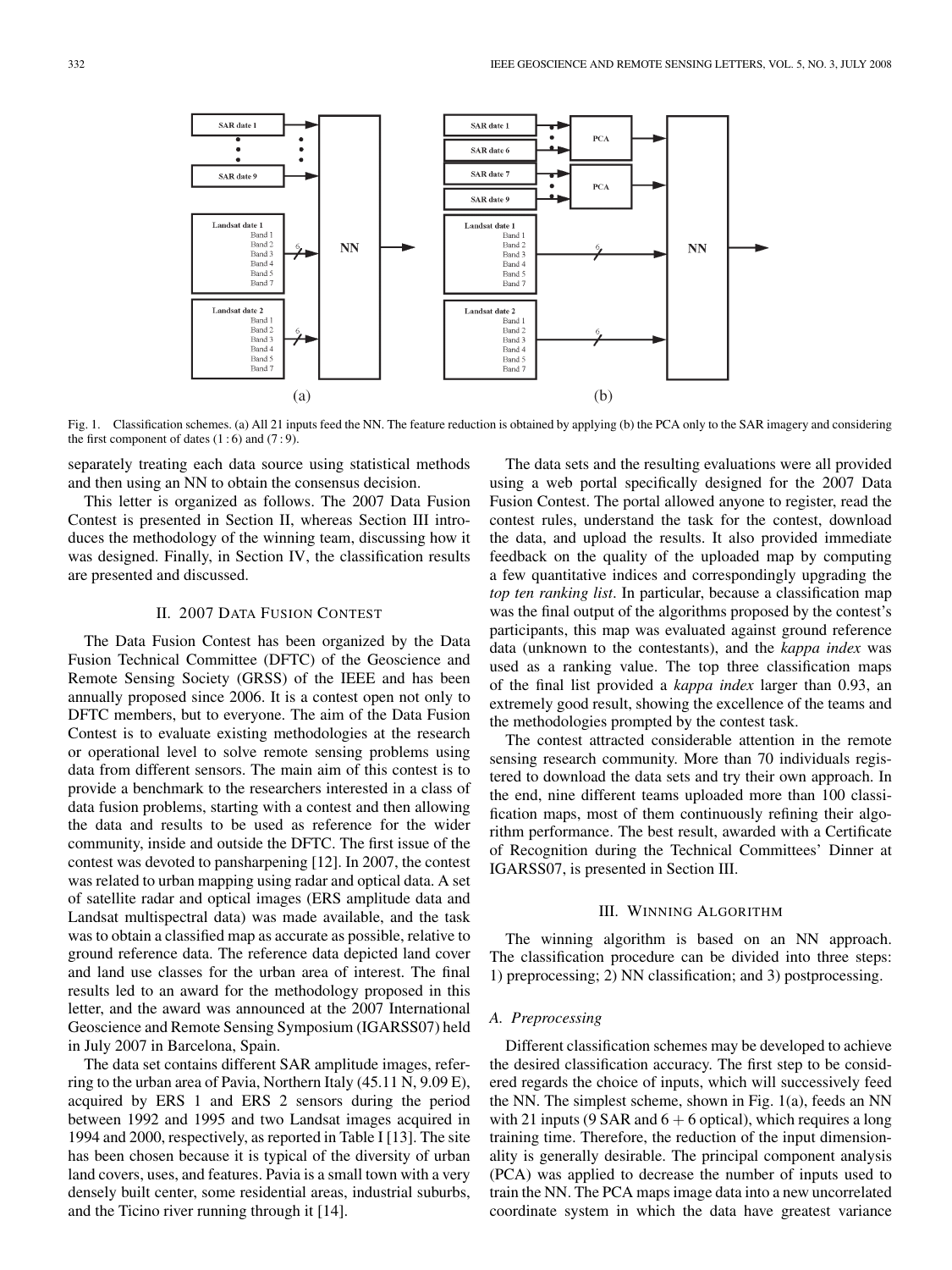

Fig. 2. PCA eigenvalues for dates (a)  $(1:6)$  and (b)  $(7:9)$  of the SAR imagery. The difference in magnitude of the eigenvalues in (a) and (b) is due to the different value distributions of the data sets that are considered.

along its first axis, the next largest variance along a second mutually orthogonal axis, and so on. The later principal components would be expected, in general, to show little variance [15].

The input space reduction can be applied to both SAR and optical imagery, but a loss of useful information may be encountered during this processing if the input variables significantly differ in magnitude because the PCA favors those variables that show the greatest variance, which generally are those with the larger absolute values.

Considering the different value distributions and characteristics of the data, the PCA was first applied to similar features, resulting in eight inputs: two from SAR, using the first component from dates 1 to 6 (1:6) and from 7 to 9 (7:9), as reported in Table I, and six from optical imagery, using for each pair of bands only the first PCA component. In Fig. 2, the PCA eigenvalues for the cases relative to dates  $(1:6)$  and (7 : 9) of the SAR imagery are shown. As expected, only the first principal component shows a large variance. However, the obtained eight inputs did not appear to contain enough information because a poor classification accuracy resulted  $(k$ -coeff of 0.6091 with respect to the validation set obtained by visual inspection). The successive experiment was to apply the PCA method only to SAR imagery, resulting in 14 inputs: two from SAR data [again, considering the first component of dates  $(1:6)$  and  $(7:9)$ ] and six + six optical, as shown in Fig. 1(b). The resulting classification accuracy was  $k$ -coeff = 0.816. A further alternative might have been to exploit the correlation matrix (instead of the covariance matrix) in the PCA processing, but this resulted in a lower classification accuracy than the one obtained with the methodology described above.

#### *B. NN Classification*

An artificial NN may be viewed as a mathematical model composed of nonlinear computational elements named neurons operating in parallel and connected by links characterized by different weights. An NN is specified by its *neuron structure*, *architecture*, and *learning algorithm*.

*1) Neuron Structure:* The basic building block of an NN is the neuron. As described by many models over the years [16]–[18], a single neuron is an information processing unit generally characterized by several inputs and one output. Each neuron consists of three main parts: 1) the synaptic weight vector; 2) the net function; and 3) the activation function. The net function used is a weighted linear combination of inputs such as

$$
o = \sum_{i=1}^{N} x_i w_i + \theta \tag{1}
$$

TABLE II CLASSES OF INTEREST WITH RELATIVE COLOR MAP AND THE NUMBER OF TRAINING AND VALIDATION SAMPLES

| <b>Class</b>           | Color  | Tr. Set | Val. Set |
|------------------------|--------|---------|----------|
| City Center (CC)       | Yellow | 3783    | 4000     |
| Residential Areas (RA) | Red    | 7572    | 8000     |
| Sparse Buildings (SB)  | Blue   | 5994    | 8000     |
| Water (WA)             | Cyan   | 893     | 1000     |
| Vegetation (VE)        | Green  | 591     | 10000    |

where o denotes the net function output  $x_1, x_2, \ldots, x_N$  and  $w_1, w_2, \ldots, w_N$  are the neuron inputs and the components of the synaptic weight vector, respectively, whereas  $\theta$  is called the bias or threshold. The neuron output is achieved using the activation function related to the net function output through a linear or nonlinear transformation. The following Sigmoid activation function was used:

$$
y(o) = \frac{1}{1 + e^{-o}}.\tag{2}
$$

*2) Network Architecture:* The multilayer perceptron (MLP) is the most widely used NN for solving decision-making problems for many different applications [19], [20]. It approximates an unknown input–output relationship, providing a nonlinear mapping between its inputs and outputs.

The architecture consists of different layers of neurons, whereas the interconnections are provided only between neurons of successive layers of the network. The first layer merely distributes the inputs to the internal stages of the network—there is no processing at this level. The last layer is the output, which provides the data that are processed. The layers between the input and the output are called hidden layers. The number of neurons that compose the input and output layers are directly related to the dimension of the input space and to the dimension of the desired output space, respectively. To limit saturation within the network, we scaled all the values of the input vector to the range  $[-1;+1]$ . At the same time, the component of the output vector corresponding to the true class has been set to 1, whereas the others are set to 0.

The five classes of interest considered for the contest are: 1) *City Center*; 2) *Residential Areas*; 3) *Sparse Buildings*; 4) *Water*; and 5) *Vegetation*. The number of training and validation samples are reported in Table II. The training pixels used were part of the larger set provided, whereas the validation samples were selected by a careful visual inspection of the scene and used only to have a rough estimation on the performances of the networks during the designing process.

Once the input and the output of the network are established, the critical step is to find the optimal number of units to be considered in the hidden layers. In fact, if the number of these neurons is too small, the input–output associative capabilities of the network are too weak. At the same time, this number should not be too large, otherwise, these capabilities might show a lack of generality being too narrowly tailored to the training set, and the computational complexity of the algorithm would be increased in vain [21]. Therefore, a compromise has to be found to select the most suitable number of hidden neurons for the optimal NN topology.

Two different approaches can be used to find the best architecture:

1) the *growing method* in which the starting network is small and the neurons are subsequently added until the optimization criteria is reached;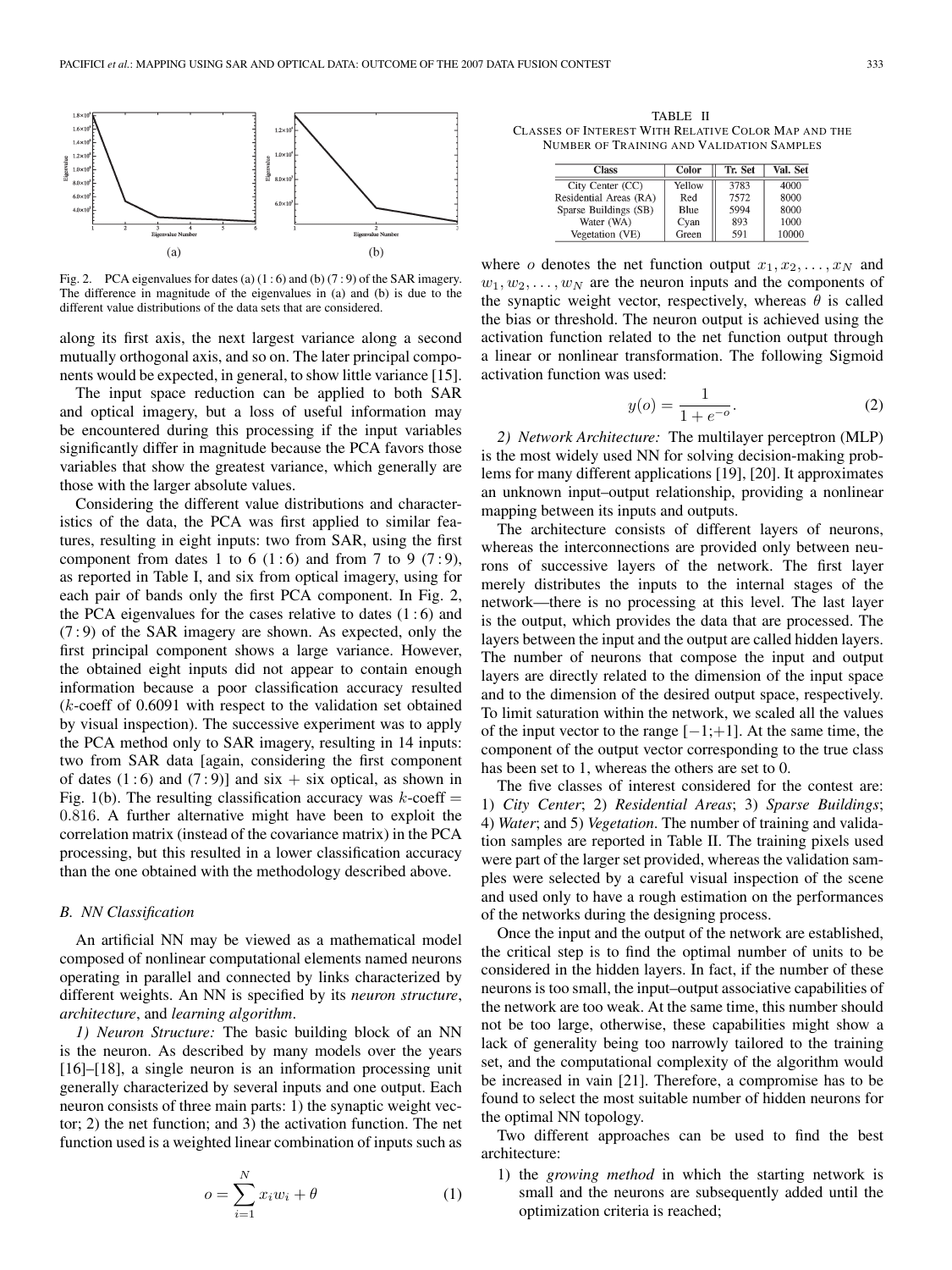2) the *pruning method* in which the starting network is relatively large and the neurons are subsequently removed until the optimization criterion is satisfied.

The latter approach is used here. Therefore, after a reasonable evaluation in terms of classification accuracy, the chosen topology was 14-200-200-5. This estimation involved the analysis of the output variance of different topologies characterized by an increasing number of hidden neurons (by a factor of 40) starting from 14-40-40-5. In general, we expect that increasing the number of hidden neurons is effective up to a given number, after that, the overall error value does not significantly change.

*3) Learning Algorithm:* During the training phase, the network learns how to approximate an unknown input–output relation by adjusting the weight connections. This is done by minimizing an error function that quantifies the difference between the actual outputs and the desired outputs. There are several learning algorithms designed to minimize this error function. The learning algorithm used here is the scaling conjugate gradient method [22]. This is a member of the class of conjugate gradient methods, general-purpose second-order techniques that help minimize the goal functions of several variables. Second order indicates that such methods use the second derivatives of the error function, whereas a first-order technique, like standard backpropagation, only uses the first derivatives. To decide on when the training has to be interrupted, the *early-stopping* criterion based on the validation set was used [16].

A central problem in pattern recognition consists of minimizing the system complexity. In NNs, this issue often consists of minimizing the number of connection weights [23]. Pruning algorithms try to make NNs smaller by pruning unnecessary links or units. The advantages are the following.

- 1) The cost of an NN can be reduced (runtime, memory, and cost for hardware implementation).
- 2) The generalization of the NN can be improved.
- 3) Unnecessary input units can be pruned to give evidence of the relevance of input values.

To decide which links or units are less important and, thus, are candidates for removal, it is necessary to assess the relative importance of weight, namely its *saliency*. There are different approaches to determine the saliency of an element. The magnitude-based pruning is the simplest weight pruning algorithm [24], which is based on deleting links with small saliency. After the standard training, the link having the smallest magnitude value is removed (thus, the saliency of a link is just the absolute size of its weight). The network is then retrained, and the process is iteratively repeated until the training error reaches a specified limit. Although this method is very simple, it rarely yields worse results than the more sophisticated algorithms such as optimal brain damage, optimal brain surgeon, or skeletonization [25], [26].

Based on the validation set, the pruning process tried to remove neurons and connections following two distinct goals:

- 1) to reach the minimum of the classification error (on the validation set). The network is then retrained and the pruning is iteratively repeated until the classification error does not increase;
- 2) to reach the minimum number of connections taking into account a maximum decrease of the classification

TABLE III ACCURACY DETAILS OF THE DIFFERENT TOPOLOGIES

| Net ID | Number of<br><b>Connections</b> | Overall<br>Accuracy $(\% )$ | $k$ -coeff | <b>Epochs</b> |
|--------|---------------------------------|-----------------------------|------------|---------------|
| Full   | 43800                           | 86.4                        | 0.816      | 4227          |
| net1   | 43684                           | 86.9                        | 0.824      | 10027         |
| net2   | 43657                           | 89.7                        | 0.861      | 11377         |
| net3   | 43600                           | 84.3                        | 0.787      | 14227         |
| net4   | 42470                           | 75.4                        | 0.667      | 70727         |

accuracy of about 10% with respect to the fully connected network. Note that this task is only academic and does not address the contest.

After 4227 epochs of training, the fully connected NN (43 800 connections) correctly classified 86.4% of the validation patterns, as shown in Table III, which lists the accuracy details of the different network topologies.

The number of retraining epochs of the pruning phase has been set to 50. This means that the network was retrained for 50 cycles after the pruning of each connection. The fully connected NN has been pruned, reaching the minimum classification error with 43 657 connections (overall accuracy of 89.7%). Therefore, less than 0.5% of the initial connections were removed, for an improvement, in terms of classification accuracy, of 3.3%. However, no neuron was removed by the procedure. Successively, the pruning continued to further reduce the number of connections, expecting a decrease in the classification accuracy. As shown in Table III, 57 connections were sufficient to decrease the classification accuracy from 89.7% to 84.3%. The decrease in the classification accuracy of about 10% with respect to the fully connected network was reached with  $42470$  connections  $(3.0\%$  of the initial connections). These accuracies were based on the validation set obtained by the visual inspection of the scene and were only used to have a rough estimation on the performances of the different topologies during the designing process.

#### *C. Postprocessing*

Classified images often suffer from a lack of spatial coherence, which results in speckle or holes in homogeneous areas. This noise phenomenon appears as many isolated pixels or small groups of pixels whose classifications are different from those of their neighbors [27]. Postclassification processing techniques can be applied to further increase the classification accuracy. This is often achieved by analyzing the neighborhood for each pixel and removing the isolated pixels (*sieve* process) and then merging the small groups of pixels together to make more continuous and coherent units (*clump* process) [28]. These *sieve* and *clump* procedures were used here to reduce the effect of isolated pixels removing all regions smaller than the designated cluster dimension.

The *trial-and-error* strategy was used to define the optimal size with respect to the validation set, starting with a small cluster dimension (10 pixels). The highest classification accuracy was reached using a dimension of 142 pixels. Therefore, even though the smaller clusters may have been correctly classified, they were considered unreliable.

The classification map obtained after the postclassification processing reached an accuracy of 0.9698 in terms of k-coeff, relative to the validation set obtained by visual inspection.